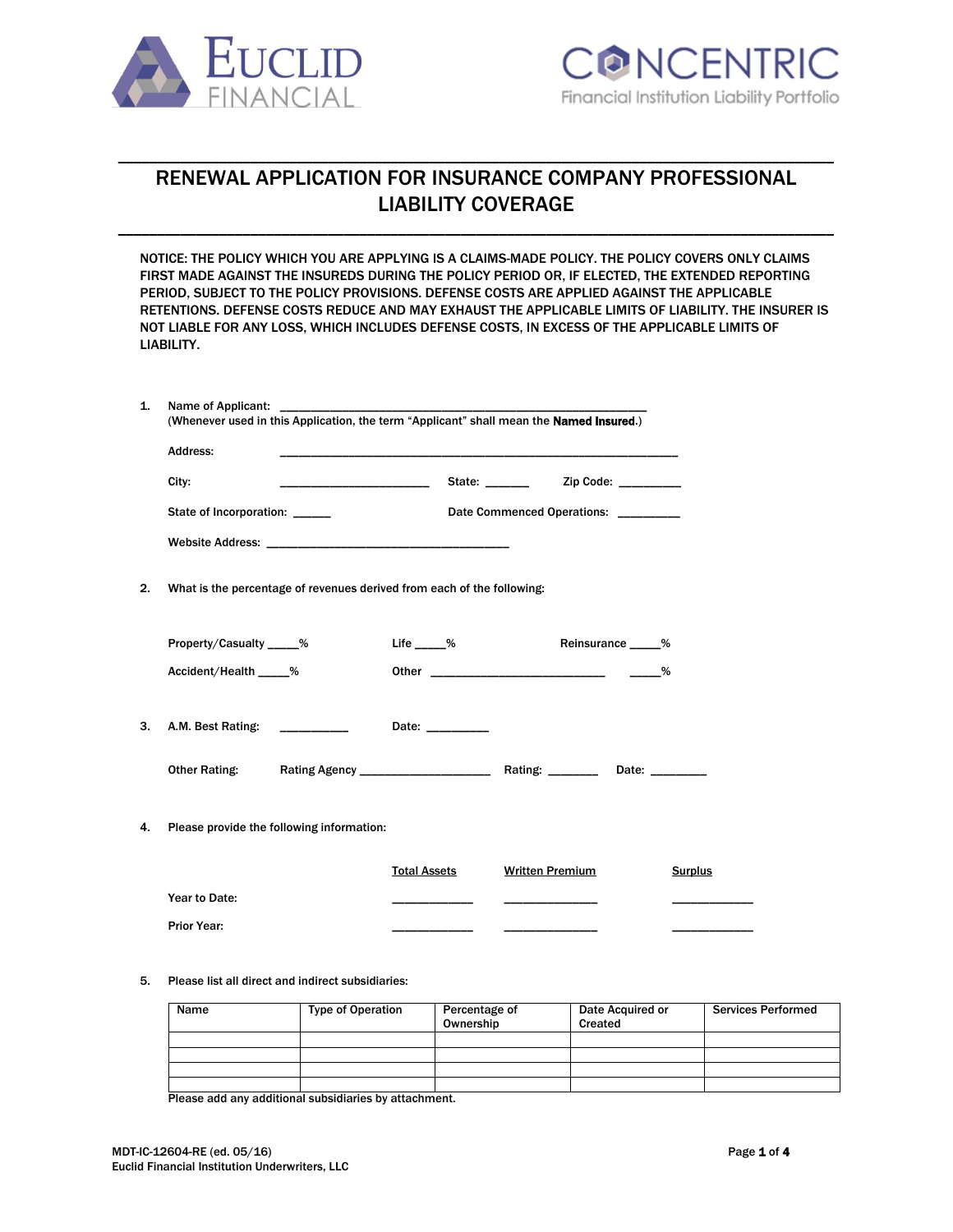



6. Number of claims handling personnel:

| Adjusters ___ | <b>Medical Staff</b> |
|---------------|----------------------|
| Examiners     | Attorneys __         |

### 7. Approximate total number of claims handled in the past 12 months:

| Personal Automobile        | <b>Commercial Automobile</b> |  |
|----------------------------|------------------------------|--|
| Homeowners                 | <b>General Liability</b>     |  |
| <b>Workers Comp</b>        | Life:                        |  |
| <b>Commercial Property</b> | <b>Accident &amp; Health</b> |  |
| <b>Medical Malpractice</b> | Other                        |  |

8. In the past 12 months, were any changes made to procedures for handling claims or suits against the company for errors and omissions, Extra Contractual Liability (ECO)/Bad Faith or punitive or exemplary damages?

Select One

If yes, please provide details by attachment.

9. Has the Applicant or any of its Subsidiaries, during the past 12 months, received an order to "Cease and Desist" from any regulatory agency or entered into any type of written agreement with any regulatory agency concerning the operations of the Applicant or any of its Subsidiaries? Select One

If yes, please provide details by attachment.

10. In the past 12 months, were there any changes made to the Applicant's principal treaty reinsurers? Select One

If yes, please provide details by attachment.

### LOSS/CLAIMS HISTORY

11. Have there been, or are there now pending, any suits, claims or proceedings against the Applicant of any of its Subsidiaries, or any of their past or present directors, officers, employees or any predecessors in business that would fall within the scope of the proposed insurance? Select One

If "Yes", please attach complete details.

### ADDITIONAL INFORMATION

As part of this Application, please submit the following documents with respect to the Applicant:

- a. Most recent audited financial statements, including schedules and notes
- b. Latest annual report to stockholders or policyholders

NOTICE:

ANY PERSON WHO KNOWINGLY AND WITH INTENT TO DEFRAUD ANY INSURANCE COMPANY OR ANOTHER PERSON, FILES AN APPLICATION FOR INSURANCE CONTAINING ANY MATERIALLY FALSE INFORMATION OR CONCEALS FOR THE PURPOSE OF MISLEADING, INFORMATION CONCERNING ANY FACT MATERIAL THERETO, MAY BE GUILTY OF COMMITTING A FRAUDULENT INSURANCE ACT, WHICH IS A CRIME AND SUBJECTS THE PERSON TO CRIMINAL AND CIVIL PENALTIES.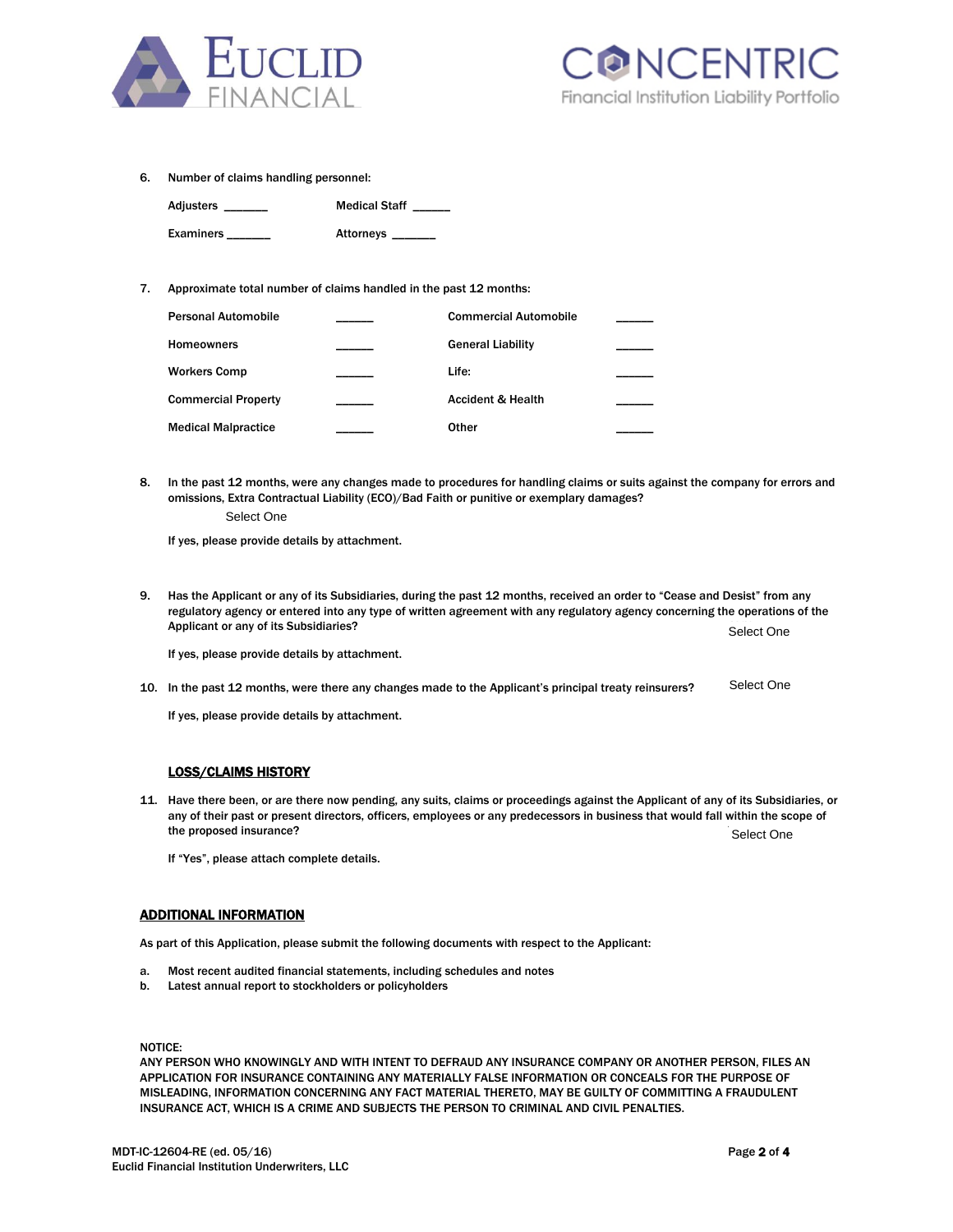



## APPLICANT FRAUD WARNINGS

ALABAMA, ARKANSAS, LOUISIANA, MARYLAND, NEW JERSEY, NEW MEXICO and VIRGINIA: Any person who knowingly presents a false or fraudulent claim for payment of a loss or benefit or knowingly presents false information in an Application for insurance is guilty of a crime. In Alabama, Arkansas, Louisiana and Maryland, that person may be subject to fines, imprisonment or both. In New Mexico, that person may be subject to civil fines and criminal penalties. In Virginia, penalties may include imprisonment, fines and denial of insurance benefits.

COLORADO: It is unlawful to knowingly provide false, incomplete or misleading facts or information to an insurance company for the purpose of defrauding or attempting to defraud the company. Penalties may include imprisonment, fines, denial of insurance and civil damages. Any insurance company or agent of an insurance company who knowingly provides false, incomplete, or misleading facts or information to a policyholder or claimant for the purpose of defrauding or attempting to defraud the policyholder or claimant with regard to a settlement or award payable from insurance proceeds shall be reported to the Colorado Division of Insurance within the Department of Regulatory Agencies.

DISTRICT OF COLUMBIA, KENTUCKY and PENNSYLVANIA: Any person who knowingly and with intent to defraud any insurance company or other person files an Application for insurance or statement of claim containing materially false information or conceals for the purpose of misleading, information concerning any fact material thereto, commits a fraudulent insurance act, which is a crime. In District of Columbia, penalties include imprisonment and/or fines. In addition, the Insurer may deny insurance benefits if the Applicant provides false information materially related to a claim. In Pennsylvania, the person may also be subject to criminal and civil penalties.

FLORIDA and OKLAHOMA: Any person who knowingly and with intent to injure, defraud or deceive the Insurer, files a statement of claim or an Application containing any false, incomplete or misleading information is guilty of a felony. In Florida it is a felony to the third degree.

KANSAS: An act committed by any person who, knowingly and with intent to defraud, presents, causes to be presented or prepares with knowledge or belief that it will be presented to or by an Insurer, purported Insurer, broker or any agent thereof, any written statement as part of, or in support of, an application for the issuance of, or the rating of an insurance policy for personal or commercial insurance, or a claim for payment or other benefit pursuant to an insurance policy for personal or commercial insurance which such person knows to contain materially false information concerning any fact material thereto; or conceals, for the purpose of misleading, information concerning any fact material thereto is considered a crime.

MAINE: It is a crime to knowingly provide false, incomplete or misleading information to an insurance company for the purpose of defrauding the company. Penalties may include imprisonment, fines or denial of insurance benefits.

OHIO: Any person who, with intent to defraud or knowing that he is facilitating a fraud against the Insurer, submits an Application or files a claim containing a false or deceptive statement is guilty of insurance fraud.

OREGON: Any person who knowingly presents a false or fraudulent claim for payment of a loss or benefit or knowingly presents false information in an application for insurance may be guilty of a crime and may be subject to fines and confinement in prison.

TENNESSEE and WASHINGTON: It is a crime to knowingly provide false, incomplete or misleading information to an insurance company for the purpose of defrauding the company. Penalties may include imprisonment, fines and/or denial of insurance benefits.

THE SIGNATORY, AS AUTHORIZED AGENT OF ALL INDIVIDUALS AND ENTITIES PROPOSED FOR THIS INSURANCE, REPRESENTS THAT, TO THE BEST OF HIS/HER KNOWLEDGE AND BELIEF, AFTER REASONABLE INQUIRY, THE STATEMENTS IN THIS APPLICATION AND ANY ATTACHMENTS OR INFORMATION SUBMITTED WITH THIS APPLICATION (TOGETHER REFERRED TO AS THE "APPLICATION") ARE TRUE AND COMPLETE.

THE INFORMATION IN THIS APPLICATION IS MATERIAL TO THE RISK ACCEPTED BY THE UNDERWRITER. IF A POLICY IS ISSUED IT WILL BE IN RELIANCE BY THE UNDERWRITER UPON THE APPLICATION, AND THE APPLICATION WILL BE THE BASIS OF THE CONTRACT. THE INFORMATION CONTAINED IN AND SUBMITTED WITH THIS APPLICATION IS ON FILE WITH THE UNDERWRITER AND, ALONG WITH THE APPLICATION, WILL BE CONSIDERED PHYSICALLY ATTACHED TO, PART OF, AND INCORPORATED INTO THE POLICY, IF ISSUED. THE UNDERWRITER IS AUTHORIZED TO MAKE ANY INQUIRY IN CONNECTION WITH THIS APPLICATION. THE UNDERWRITER'S ACCEPTANCE OF THIS APPLICATION OR THE MAKING OF ANY SUBSEQUENT INQUIRY DOES NOT BIND THE APPLICANT OR THE UNDERWRITER TO COMPLETE THE INSURANCE OR ISSUE A POLICY.